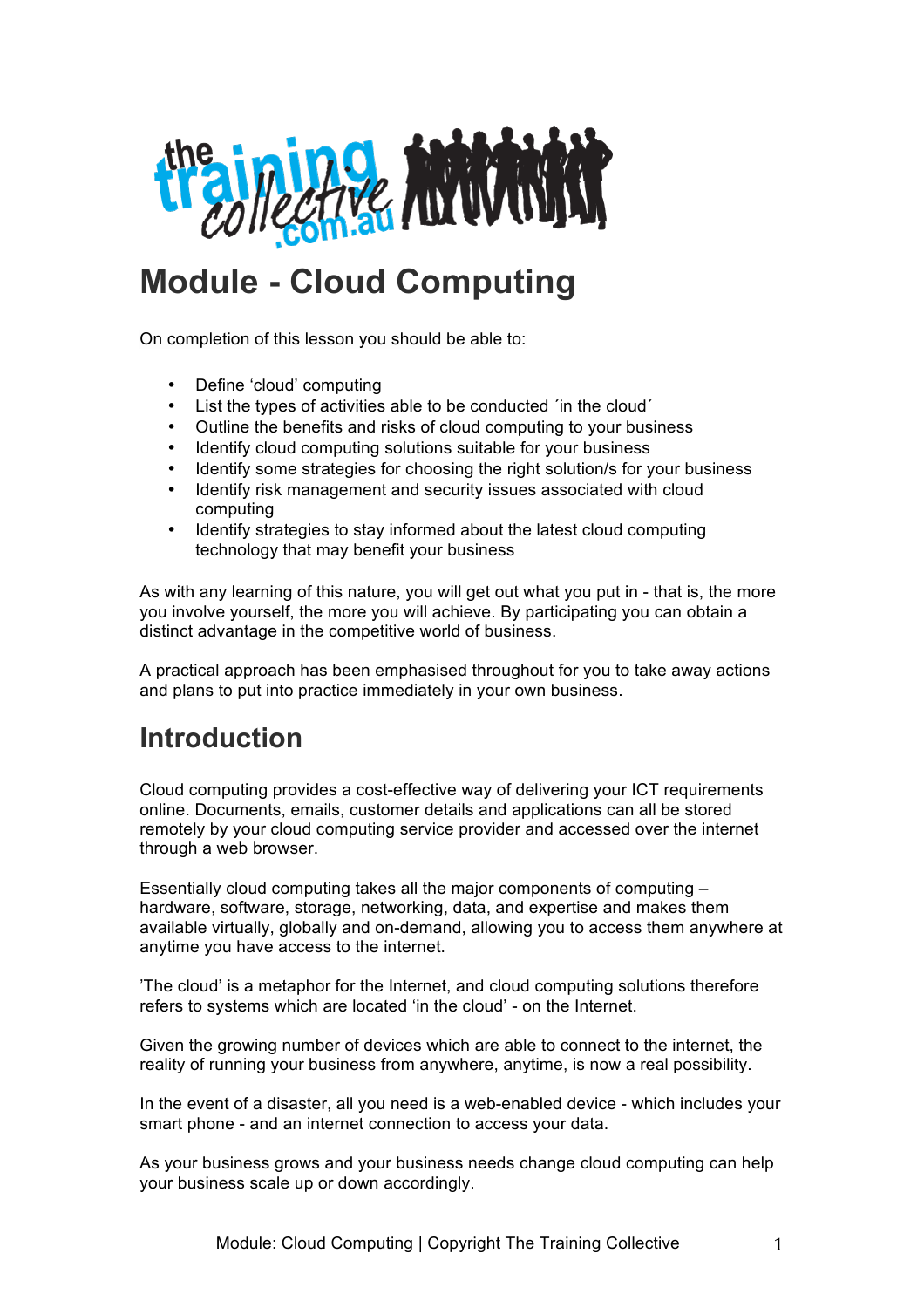Having your business applications provided over the internet means you may no longer need to purchase, install and set up software yourself. You may also reduce your ongoing costs - maintenance and other upgrades can be managed off-site by your cloud computing service provider. Further cost savings may be made to your staffing requirements. By outsourcing your ICT needs your business may no longer need the same level of in-house or sub-contracted technical expertise.

Downturns in global and local economies as well as the occurrence of natural disasters has seen savvy individuals and organisations seek to rethink their business models, workflow processes, decrease their expenses, improve their efficiency and also guard against future disaster impacts. Cloud computing helps many businesses address these issues.

Whilst cloud computing presents some exciting opportunities, there are some important considerations to make before jumping into 'the cloud'. This guide is intended to provide you with information to examine current cloud opportunities, review potential issues, consider where and how specific information could be processed in your organisation, so you can make an educated decision on whether operating 'in the cloud' is for you and your business.

# **Cloud Computing and your Business**

Transitioning to cloud services may offer the following business benefits for small business owners, however, how much of a benefit it will be to your business will depend upon the nature of your business, which cloud model is adopted, how it is implemented and how well it is accepted in the work place.

### **Benefit 1 – Reduced costs**

Cloud computing can reduce your hardware, software, networking management and overall IT expenses. It is possible with cloud computing, to enjoy free trials to test software solutions, low monthly fees if your requirements are minimal and to go up in a scalable fee-model as your requirements grow.

This can reduce operating costs through:

- Reduced energy consumption
- Lower management costs for your ICT systems
- More effective processing of both routine computing tasks and computationally-intensive problems
- Fewer time delays
- Reduced support and maintenance costs<br>• Reduced resources wastage, for example
- Reduced resources wastage, for example unused server space
- Reduced staffing requirements as some systems can automate or reduce the time required to perform key business activities (for example some cloud computing accounts systems automatically send out notifications of bills being overdue without the need for a staff member to write an email, send a letter or phone the client to chase payment).

### **Benefit 2 – Scalability**

You can scale-up your business' operation and storage needs relatively quickly, rather than having to go out and purchase expensive software or hardware and hire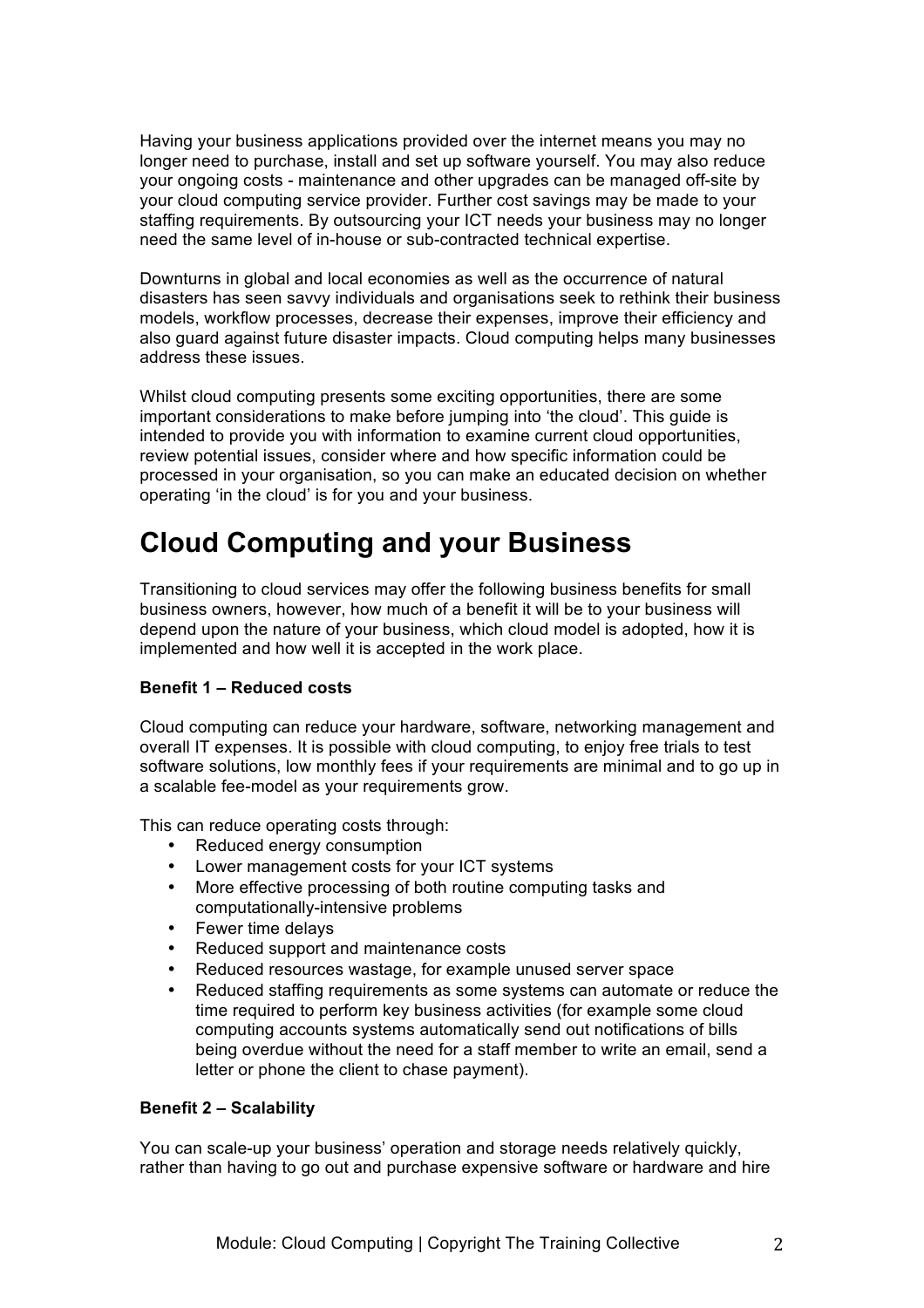professionals to manage this growth, your cloud computer provider can handle your upgrades and installations for you. This allows your business to become a more agile enterprise that is flexible and responsive to change.

### **Benefit 3 – Automatic updates**

With a cloud computing solution that is constantly upgrading and improving the system, there is no need to worry about paying for your future software and hardware updates – this is usually factored into your monthly fee. Depending on your provider, the system will be regularly updated at no additional cost, and in most cases, with no disruption to your system. Often these upgrades are 'community driven' meaning you and other users can suggest updates and improvements in the system that you would like to see made in the future.

## **Benefit 4 – Remote Access**

You, your employees, partners and clients can access and update information wherever they are, rather than having to run back to the office. This presents an excellent opportunity for business owners or key personnel wanting to travel for work or pleasure to still remain in contact with business activities.

Additionally it allows employers to offer flexible working arrangements, for instance you may have a staff member who needs or wants to work from home. Cloud computing allows you to accommodate this request and thus retain valuable staff.

Additionally it can afford business owners more lifestyle benefits (provided they exercise discipline and a careful work-life balance as they become more contactable and connected!)

## **Benefit 5 – Disaster response and recovery (resilience)**

With your company's data safely stored in secure data centres off site, losing power or experiencing loss or damage to hardware due to cyclones, floods or other disasters means you will not lose vital data. Benefits are also seen in the ability to resume work from alternative locations such as home, a different city or country. As long as you have an internet connection you can access the key data stored on these servers, quickly and easily, minimising business downtime and therefore the impacts on the business.

## **Benefit 6 – Ease of implementation**

In many cases you may be able to establish cloud services yourself without the need to go through procurement and testing processes or employ or contract an IT professional. Most service providers also have a huge selection of tools, services and features which will allow you to get your systems up and running quickly and efficiently.

However, this will depend on the system in question and your experience and skill in the area. In some cases it is recommended that you do engage an IT professional for all or part of the process to ensure you choose the right solution for your business needs and are using it in the most appropriate manner for your business.

### **Benefit 7 – Customise and innovate**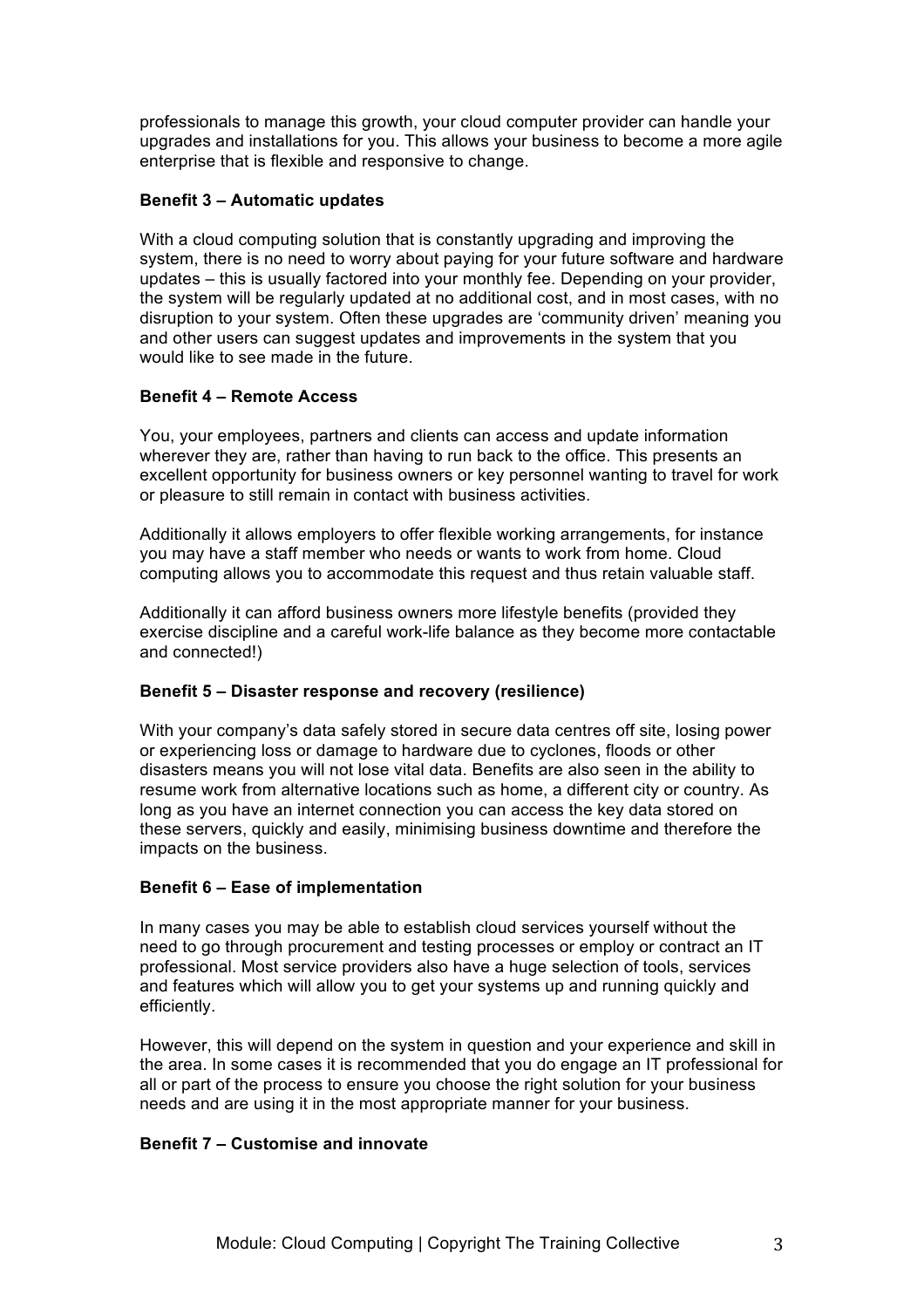Businesses can save time at set-up, as cloud computing solutions often become functional faster than other systems.

Many cloud computing providers allow you to customise their already existing software and hardware to cater to the unique needs of your business. Whilst this may require some programming, starting with a system which is 'half way there' will save you time and give you the ability to innovate your business systems.

#### **Benefit 8 – Increased efficiency and collaboration**

Many cloud computing solutions will afford your business increased efficiencies in core business areas which in turn could help you perform better. For instance the ability to 'suck in' your bank transactions to your cloud computing accounts solution could save you time in manually entering each item.

Additionally some cloud computing solutions allow you to work on the same file at the same time as employees, contractors and other third parties. This means you can complete the production of key documents quicker and easier, without version control issues.

# **The risks of cloud computing**

There is, however, a downside. You can become dependent on your cloud computing providers and your business success will be intertwined with theirs.

There may also be legal and privacy issues. In terms of security, the big providers such as Microsoft and Google have some of the best security staff on the planet and their backup procedures are likely to be better than yours too.

The Australian Government's Department of Defence, Intelligence and Security, Defence Signals Directorate (DSD) has published a comprehensive guide to risks Australian Government agencies must take into account when considering the use of cloud computing services. Significantly, the DSD advises agencies to use cloud service providers based in Australia for any data that isn't already publicly available.

DSD strongly encourages agencies to choose either a locally owned vendor or a foreign owned vendor that is located in Australia and stores, processes and manages sensitive data only within Australian borders. Note that foreign owned vendors operating in Australia may be subject to foreign laws such as a foreign government's lawful access to data held by the vendor.

Whilst this is aimed at Government departments, it contains useful guidelines and information for businesses.

This publication can be accessed at the following web site http://etherealmind.com/wpcontent/uploads/2011/04/Cloud\_Computing\_Security\_Considerations-1.pdf

# **Defining your cloud computing needs**

Before you consider moving some or all of your business operations to the 'cloud' it is a good idea to think about the way you currently do business and therefore where potential efficiencies, cost savings or reduced risk could be enjoyed.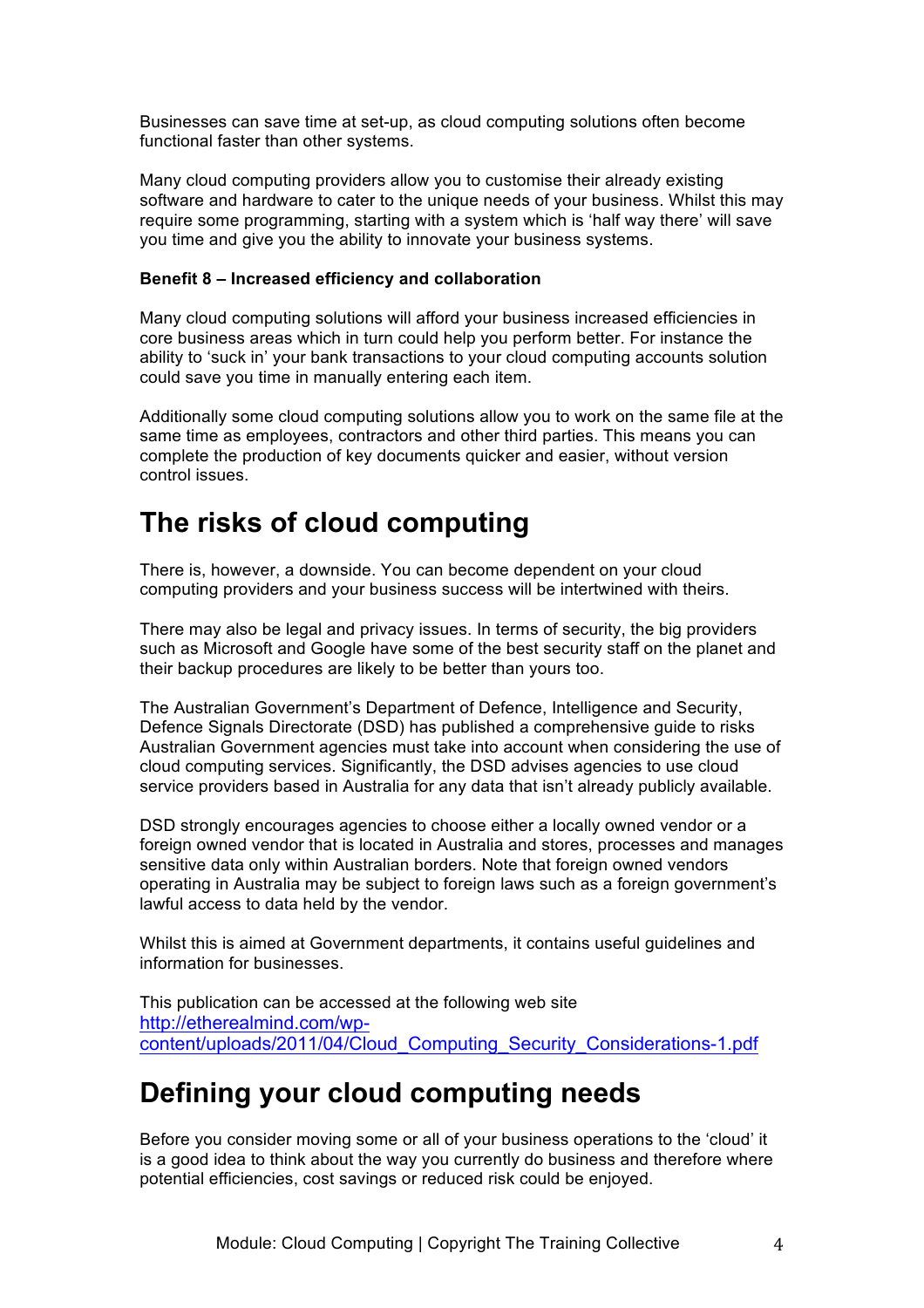### **EXERCISE**

Take a moment to go through the example below of some common business activities and identify:

- 1. What systems you currently use
- 2. Whether there is potential to improve these systems.

### **EXERCISE**

Identify your core business activities and areas where you may be able to improve performance and efficiency, reduce costs or reduce risk. Some suggested business activities are listed for you. You may like to add your own at the end of the list.

| <b>BUSINESS</b><br><b>ACTIVITY</b> | <b>CURRENT</b><br><b>SYSTEM USED</b>           | <b>COMMENTS</b>                                                                                                                                          |
|------------------------------------|------------------------------------------------|----------------------------------------------------------------------------------------------------------------------------------------------------------|
| Invoicing                          | <b>Microsoft Word</b>                          | Software needs to be upgraded every 1-<br>2 years<br>Invoices would look more professional.<br>Retrieval of past invoices can sometimes<br>be difficult. |
| Website<br>management              | Dreamweaver &<br>FTP software                  | There is only one person in our office<br>that can administrate our website.<br>Buying Dreamweaver software is<br>expensive.                             |
| Back up of critical<br>data        | weekly back up<br>on an external<br>hard drive | Hard drive is on site and therefore at risk<br>in a disaster.                                                                                            |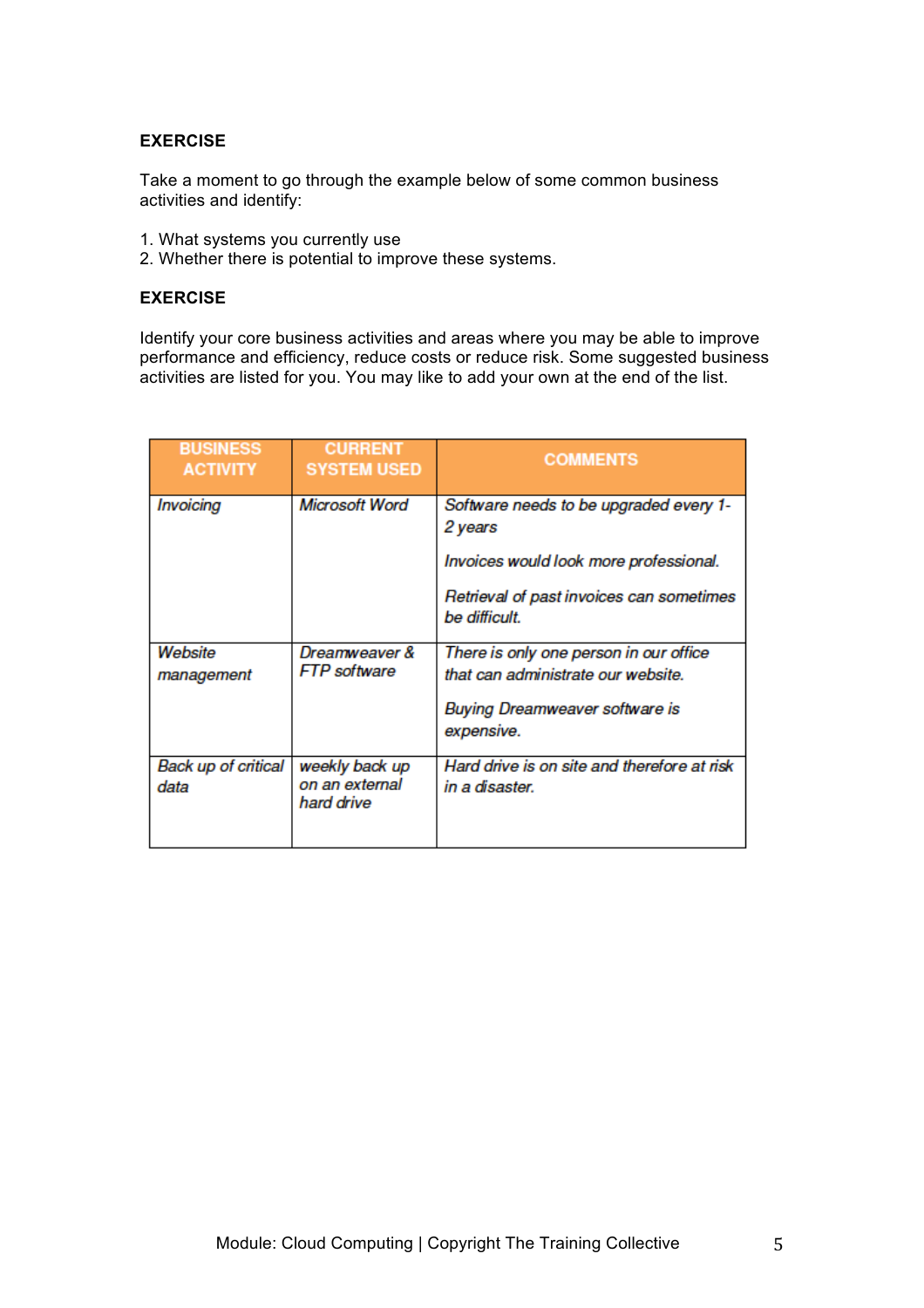| <b>BUSINESS ACTIVITY</b>     | <b>CURRENT</b><br><b>SYSTEM USED</b> | <b>COMMENTS</b> |
|------------------------------|--------------------------------------|-----------------|
| Estimating/quoting           |                                      |                 |
| Invoicing                    |                                      |                 |
| <b>Debt collection</b>       |                                      |                 |
| <b>Email communications</b>  |                                      |                 |
| Project management           |                                      |                 |
| <b>Information</b>           |                                      |                 |
| technology                   |                                      |                 |
| Back up of critical data     |                                      |                 |
| <b>Client management</b>     |                                      |                 |
| Prospect management          |                                      |                 |
| Collaboration                |                                      |                 |
| Website management           |                                      |                 |
| Networking                   |                                      |                 |
| Marketing                    |                                      |                 |
| <b>Customer Support</b>      |                                      |                 |
| <b>Expenses</b>              |                                      |                 |
| <b>Time tracking</b>         |                                      |                 |
| <b>Document sharing</b>      |                                      |                 |
| <b>Electronic signatures</b> |                                      |                 |
|                              |                                      |                 |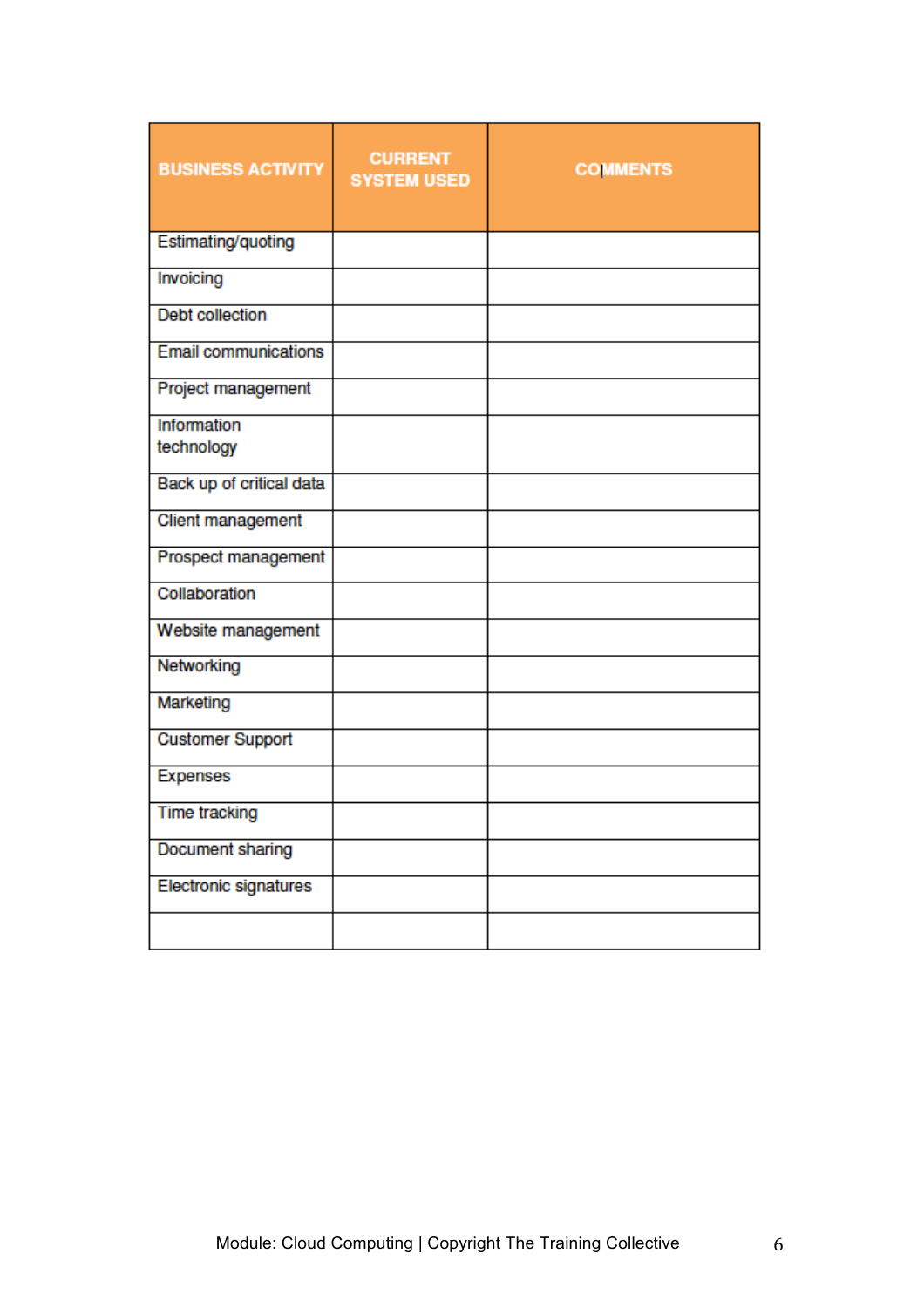# **Types of cloud computing service models**

The Australian Government has adopted the US Government's National Institute of Standards and Technology (NIST) definition for cloud computing which provides for three types of cloud service offerings. The cloud service model offerings are:

- Software as a service
- Platform as a service
- Infrastructure as a service

| <b>Cloud models</b>                    | <b>Description</b>                                                                                                                                                                                                            |
|----------------------------------------|-------------------------------------------------------------------------------------------------------------------------------------------------------------------------------------------------------------------------------|
| Software as a Service<br>(SaaS)        | Involves the vendor using their cloud infrastructure<br>and cloud platforms to provide customers with<br>software applications.                                                                                               |
|                                        | Example applications include email and an<br>environment for users to collaboratively develop and<br>share files such as documents and spreadsheets                                                                           |
| <b>Platform as a Service</b><br>(PaaS) | Involves the vendor providing Infrastructure as a<br>Service plus operating systems and server<br>applications such as web servers.<br>Examples include Google App Engine, Force.com and<br>Microsoft Windows Azure Platform. |
| Infrastructure as a<br>Service (laaS)  | Involves the vendor providing physical computer<br>hardware including CPU processing, memory, data<br>storage and network connectivity.<br>Examples include Rackspace and Amazon EC2.                                         |

Source:

http://www.dsd.gov.au/publications/Cloud\_Computing\_Security\_Considerations.pd f

# **Google Apps (Applications)**

Many people use Google on a daily basis to search for all types of things. What many people don't realise is that Google also boasts a range of free applications which can help business owners save time and money. Importantly all of these applications are offered 'in the cloud'.

Google Apps is a service from Google providing independently customisable versions of several Google products. It features several web applications with similar functionality to traditional office suites, including: Gmail, Google Groups, Google Calendar, Talk, Docs and Sites.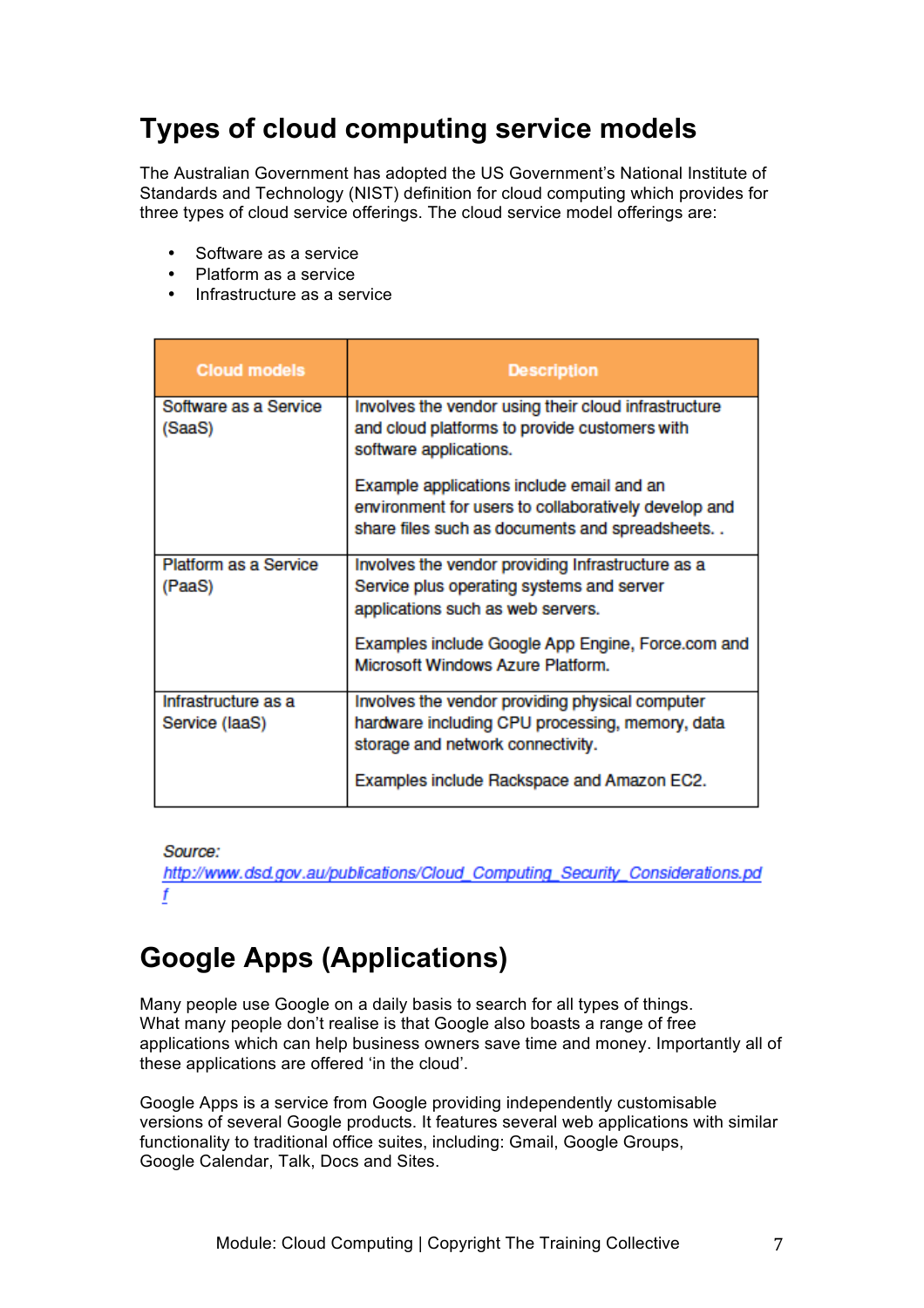Whilst it is possible to sign up for free for Google Apps higher versions including Google Apps for Business, offers additional e-mail storage and is available for an annual fee of \$50 per user as of April 2011. For more details see (http://www.google.com/intx/en\_au/enterprise/apps/business/)

### **Google Mail (Gmail)**

Gmail is a free, advertising-supported webmail, POP3, and IMAP search-based webmail service that combines features of traditional email with Google's search technology.

It also offers advanced filters that keep spam from your inbox, and interoperability syncing with Microsoft Outlook and most mobile platforms so you can check, compose and respond to emails anywhere, anytime, so long as you have access to the internet.

It is possible to receive emails addressed to both @gmail.com addresses as well yourname@yourcustomurl.com within the same Gmail account. For more information on how to get started with Gmail see: http://mail.google.com/support/bin/topic.py?hl=en&topic=12774

### **Google Calendar**

Google Calendar is a free time-management web application. The interface of Google Calendar is similar to other desktop calendar applications such as Microsoft Outlook or iCal on Mac OS X. The system allows you to view, add, and drag-and-drop events from one date to another. It supports view modes such as weekly, monthly, and agenda. Users can "quick add" calendar events by typing standard English phrases, such as "Dinner with Michael 7pm tomorrow". In the case of a user experiencing a hard drive failure, it also means that no data is lost.

Multiple calendars can be added and shared, allowing various levels of permissions for the users. This enables collaboration and sharing of schedules between your colleagues, clients or even family and friends. For more information on how to get started with Google Calendar see: http://www.google.com/support/calendar/.

### **Google Docs**

Google Docs is a free, web-based word processor, spreadsheet, presentation, form, and data storage service. It allows users to create and edit documents online while collaborating in real-time with other users.

For many the transition to Google Docs is a relatively painless one as the menu structure, keyboard shortcuts, and dialog boxes are similar to what you may be used to with desktop word processor programs such as Microsoft Word or Open Office.

Some useful features of Google docs include:

- Opened documents are automatically saved to prevent data loss
- A revision history is automatically kept
- Documents can be tagged and archived for organisational purposes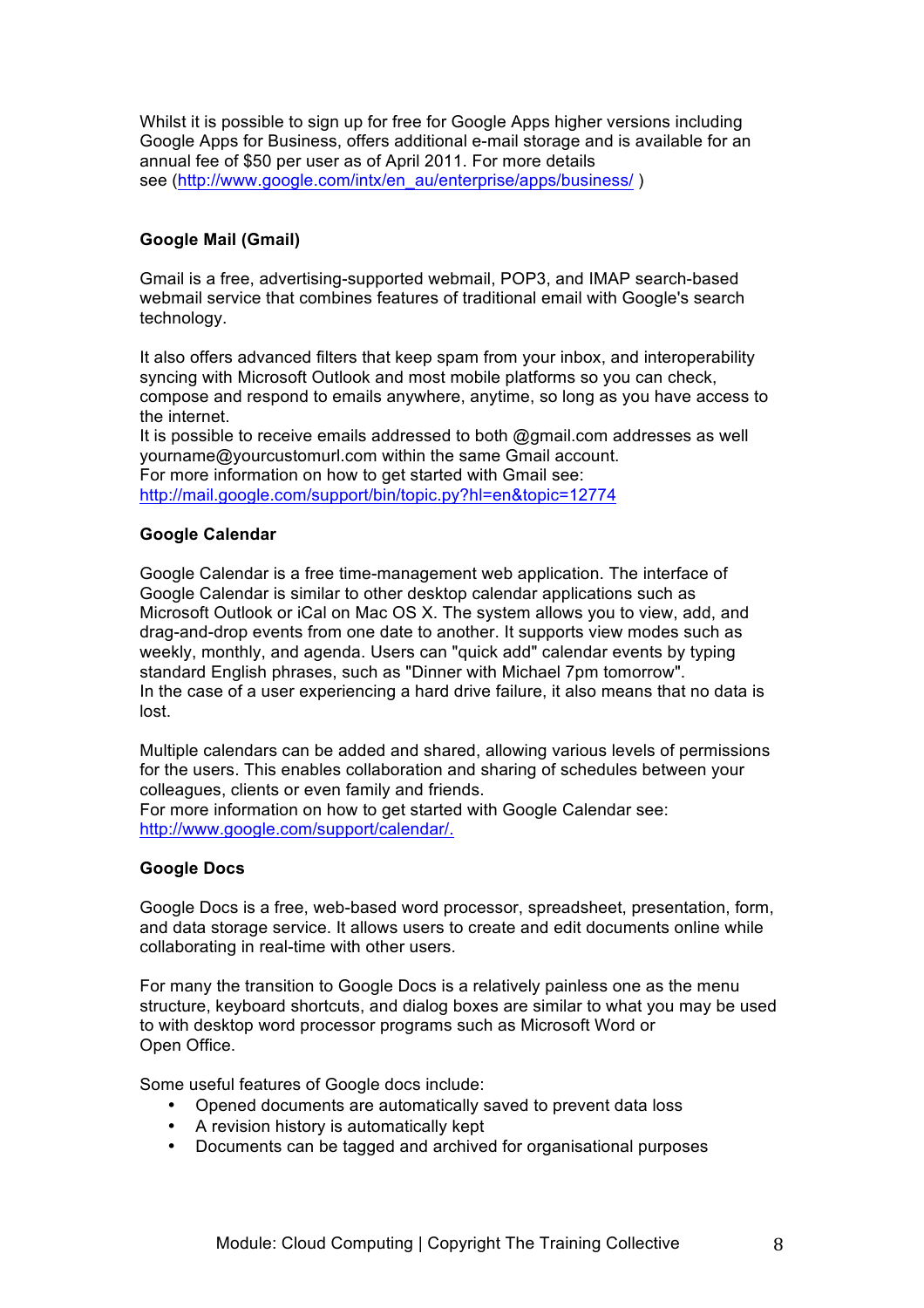• The service is officially supported on recent versions of Firefox, Internet Explorer, Safari and Chrome, Apple OSX, and Linux operating systems.

There is a limit on how much a user can store on their account. As of January 2010 individual documents may not exceed 1GB, embedded images must not exceed 2MB each, and spreadsheets are limited to 256 columns, 200,000 cells, and 99 sheets. For more information on how to get started with Google Docs see: http://docs.google.com/support/.

# **Storage, backup and file sharing cloud solutions**

Every sensible business owner should have some kind of backup system. You may already make a copy of your important files to a USB, CD or DVD (DVD's hold more) or separate external hard drive on a regular basis.

Consider however what would happen to your business if you lost everything that was saved to your computer's hard drive? What if your back up file was also damaged, stolen or lost? What would this mean to your business? How long would it take to get up and operational again?

This is where cloud computing solutions really help.

A wide range of storage, back up and file sharing solutions are available. Below isa small selection to get you started:

#### **Box.net**

Box.net is a cloud-based content management solution for individuals and businesses. Box.net allows you to:

- Organise and view all of your content online in a familiar file and folder structure
- Share content with direct links to files and folders
- Turn any folder into a public webpage in one click
- Create widgets to share files on a company web page or blog.

Box.net uses a 'freemium' service - basic services are free, while they charge a premium for advanced features.

Box.net provides 5GB of free storage for personal accounts. A mobile version of the service is available for iPhone, iPad, and Android devices.

See http://www.box.net for more.

#### **Dropbox**

Dropbox is a web-based file hosting service that uses cloud computing to enable users to store and share files and folders with others across the Internet using file synchronization. There are both free and paid services, each with varying options.

Versions are available for Microsoft Windows, Mac OS X, and Linux, as well as for mobile devices, such as Android, iPhone, and BlackBerry.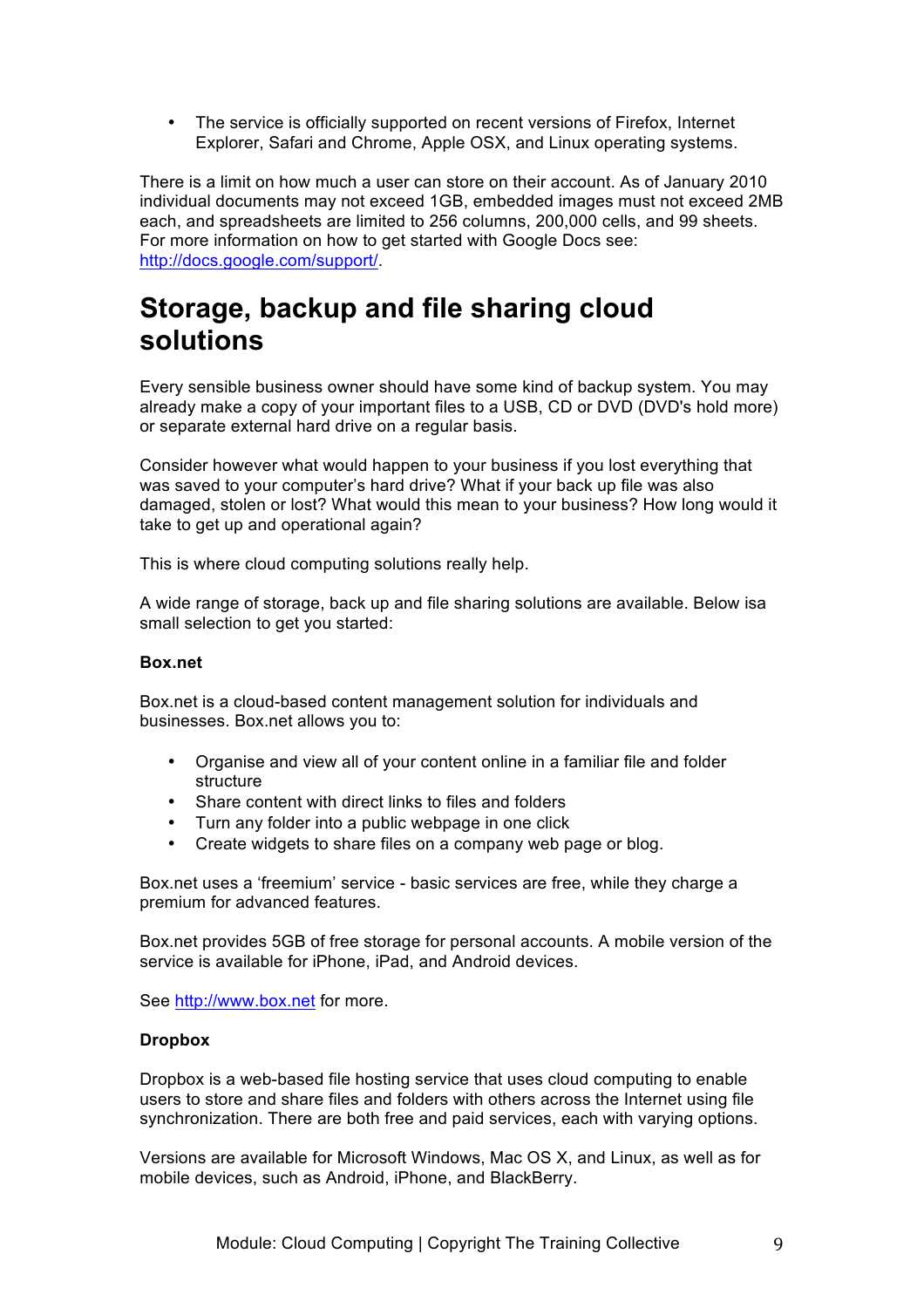Dropbox also uses the 'freemium' financial model and its free service provides 2 GB of free online storage.

For more information see: www.dropbox.com

#### **Sugar Sync**

SugarSync, is an application which syncs files, photos and media among multiple computers and backs them up on the Web.

It is also available for Mac, PC, or mobile devices. SugarSync users can sync files in ANY folder and access and share those files via the cloud, providing a Personal Cloud service that matches the way people currently organize their folders and manage their digital lives.

For more information see: www.sugarsync.com

#### **Mozy**

Mozy is an online backup service for both Windows and Mac users.

Mozy allows users to back up data continuously, manually or schedule updates. In 2011, they changed to their current tiered pricing model. Originally released as a consumer product for end-users (MozyHome), Mozy later released a remote backup utility for businesses called MozyPro, with additional functionality and an administrative portal. For more information see: www.mozy.com.

#### **EXERCISE**

Identify where your data is currently being stored and consider whether you could use a cloud solution to store your files, whether it be your core business files, or even family photos. Sign up for a trial on one or more of the outlined solutions to see if it is helpful to you.

## **Finance and accounting cloud solutions**

Keeping accurate and up-to-date accounting and financial records is vital to the success of any business. It is also a requirement under taxation laws.

The benefits of using cloud computing for your financial records are many:

1. Secure data regardless of what happens to your home or computer – You and your accountant will always have a copy of your accounting records available.

2. Free and regular software updates – Every time they do a major or minor update, you always get the most up to date copy. You may find that with a traditional accounts package where you pay a one-off cost upfront, you have to pay for updates to the system.

3. Responsiveness – Cloud computing packages are very keen to respond to the needs of the market. This means they quickly put in new functionality that their customer's require.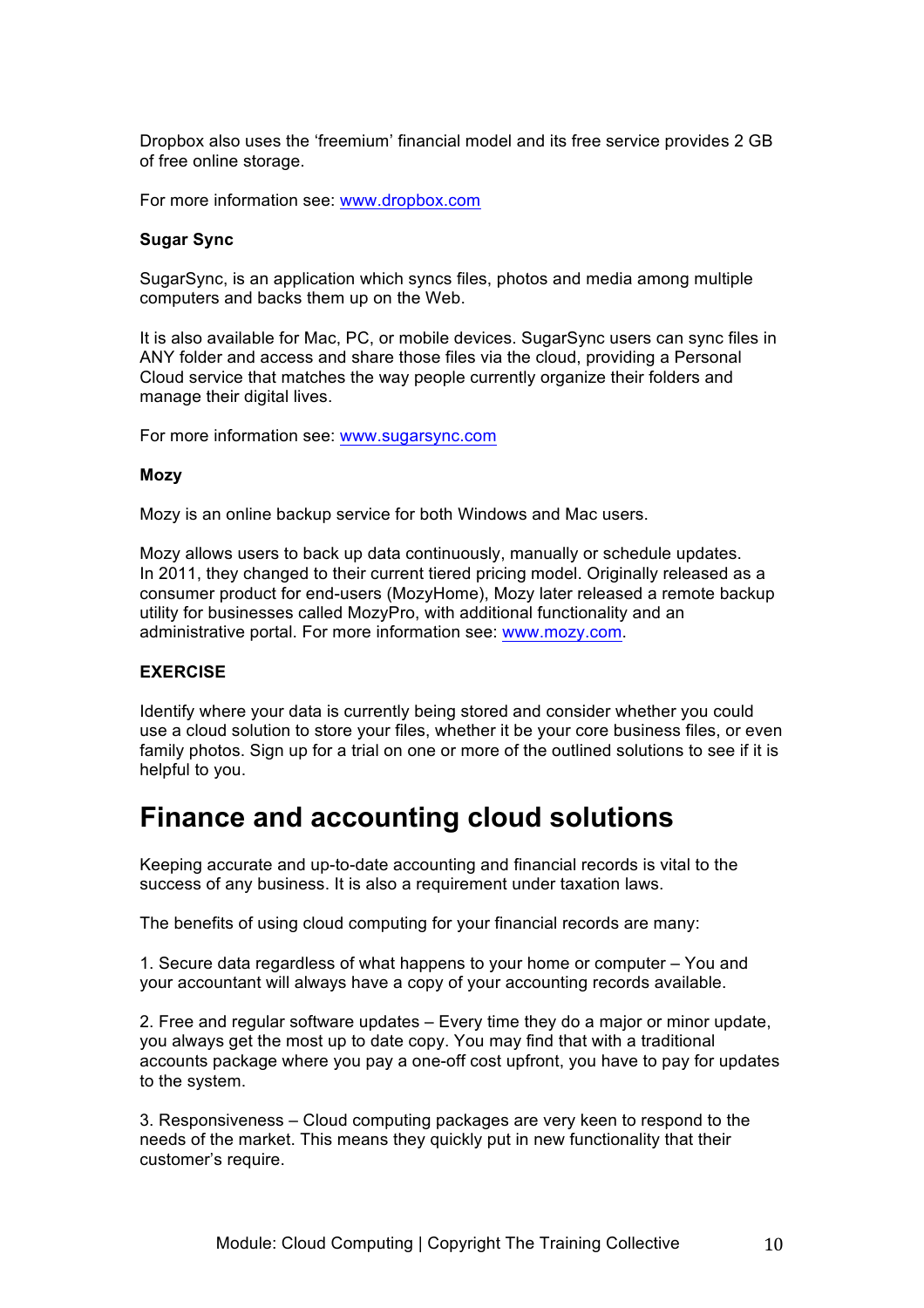4. Usability - Most cloud solutions are really simple to use. You don't need to pay for expensive training courses to be able to use them properly. By embracing new-breed financial software solutions, organisations of all sizes are achieving and enjoying the unprecedented flexibility of anytime/anywhere instant access to financial data, reports, transactions, and analysis.

As this data may be highly sensitive however, due diligence on which cloud computing solution, if any, is required. It is also important to consult with your chosen accounting professional to ensure they believe the solution will suit your business needs and meet your tax requirements.

A wide range of finance and accounting cloud solutions are available. On the pages to follow is a small selection to get you started:

#### **MYOB**

MYOB is an accounts software already used by many Australian businesses. It's 2010 release of a web-based version of the software was highly anticipated but does still not currently have all the functionality of existing MYOB packages, so existing high-end users who already have online integration via the company's mPowered module might not be interested in LiveAccounts.

LiveAccounts™ can help you create your invoices, track your expenses and manage your GST, online. It also includes feeds from more than 100 banks and integrates payments with credit card companies, BPay, PayPal, eBay and government agencies.

LiveAccounts costs \$25 per month including GST. There are no minimum use contracts. You can cancel at any time by providing us written notification. Free 30 day trials are also available. The service is hosted by Macquarie Infrastructure in Sydney.

#### **Saasu**

Saasu is a comprehensive online accounting software system for managing business financials and has been in the game for longer than many of the other online accounting systems. Saasu has capabilities in sales, purchasing, inventory, payroll, e-commerce, CRM, point of sale, document and workflow management. Saasu's strong online accounting API enables connection to hundreds of web applications, software products, payment services and banks. Saasu supports many countries and tax zones all from your web browser as either a free or paid subscription. It was formerly known as NETaccounts.

#### **Freshbooks**

FreshBooks is an online invoicing software as a service targeted at freelancers, small businesses, agencies, and other business professionals. It is produced by the software company 2ndSite Inc. which is located in Toronto, Ontario, Canada. The product includes a myriad of other related features, such as time tracking, expense tracking, recurring billing, online payment collection, the ability to mail invoices through the U.S. Post for those who do not have email, and support tickets. Plans are free to get started and bill up to 3 clients.

### **XERO**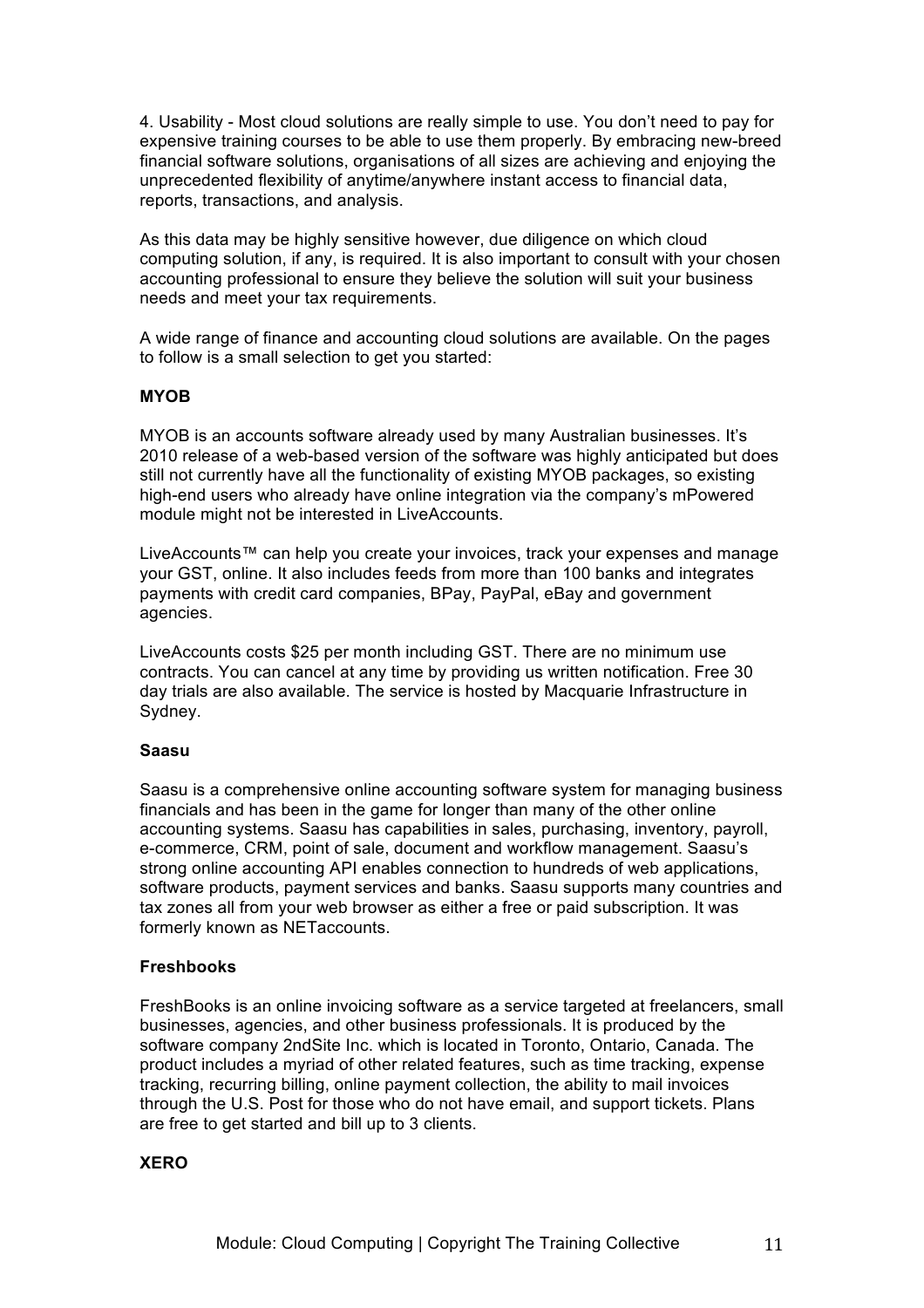Xero is an online accounting-software product for small- and medium-sized businesses, as well as for personal finance. The product is sold by subscription (a distribution model commonly known as Software as a Service or SaaS) requiring the payment of a monthly fee. This charge is proportionate to the number (and type) of company entities managed by the subscriber.

The key features of Xero include importing bank accounts, invoicing, expense claims, fixed assets, standard business reporting and management reporting.

Xero can automatically import bank statements from ANZ, Commonwealth Bank and NAB. Xero is available globally, but it also provides localized versions for New Zealand, Australia, and the United Kingdom.

Xero has its headquarters in Wellington, New Zealand, with a branch in Auckland and operations in Australia and in the UK. A free trial is available and plans start from \$19US per month thereafter.

## **EXERCISE**

Identify what system your accounts are currently being completed on. Consider whether you could use a cloud solution to moving forwards. Sign up for a trial on one or more of the outlined solutions to see if it is helpful to you.

## **Important considerations before moving to cloud**

Whilst there are certainly some compelling benefits of considering a move to cloud, it is important to understand that there are also some risks associated with this relatively new ICT sourcing and delivery model.

In the case of small business owners, important issues to consider include: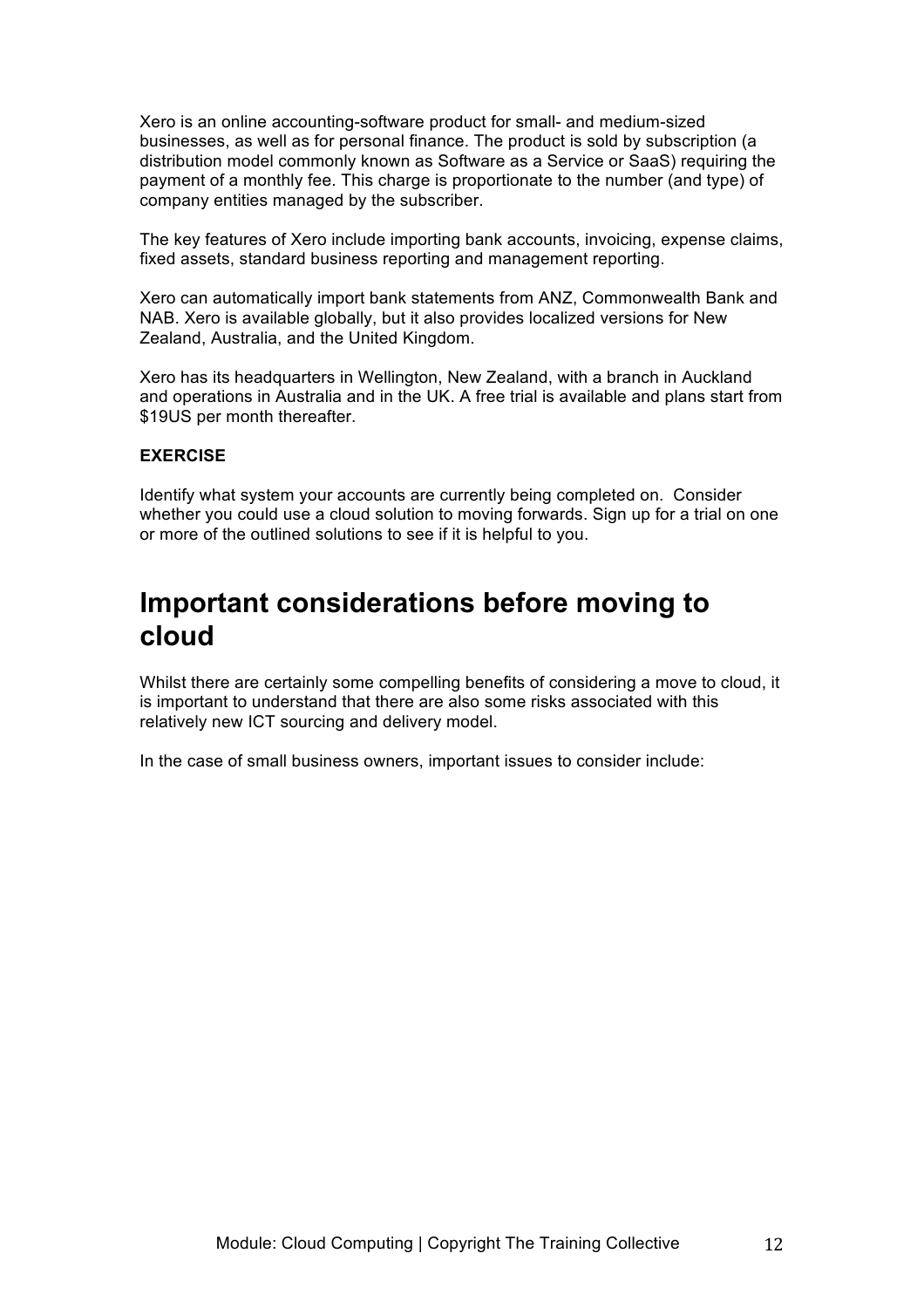| <b>Issue</b>              | <b>Explanation</b>                                                                                                                                                                                                                                                                                                                                                                                              | <b>Possible mitigation</b>                                                                                                                                                        |
|---------------------------|-----------------------------------------------------------------------------------------------------------------------------------------------------------------------------------------------------------------------------------------------------------------------------------------------------------------------------------------------------------------------------------------------------------------|-----------------------------------------------------------------------------------------------------------------------------------------------------------------------------------|
| Location of<br>data       | Cloud computing data is often<br>stored offshore and as such may<br>fall under the country in question's<br>jurisdiction. For instance data<br>stored on American servers is<br>available for public access under<br>the US Patriot Act. This means, if<br>you utilise a US based server<br>company, US law enforcement<br>officials could get a court order to<br>inspect your data without your<br>knowledge. | Investigate the privacy and<br>security laws of the location of<br>the server. If you are not<br>comfortable with the laws<br>which govern it, consider<br>alternative solutions. |
|                           | Consider what data you could be<br>storing as this may cause privacy<br>issues for you.                                                                                                                                                                                                                                                                                                                         |                                                                                                                                                                                   |
| Nothing is<br>100% secure | Nothing that is typed and saved<br>online is ever 100% secure. On 27<br>February 2011, 0.02% of all Gmail<br>users lost their accounts. On                                                                                                                                                                                                                                                                      | Consider making backups of<br>any data online to offline<br>channels, and making a copy<br>to store off site also.                                                                |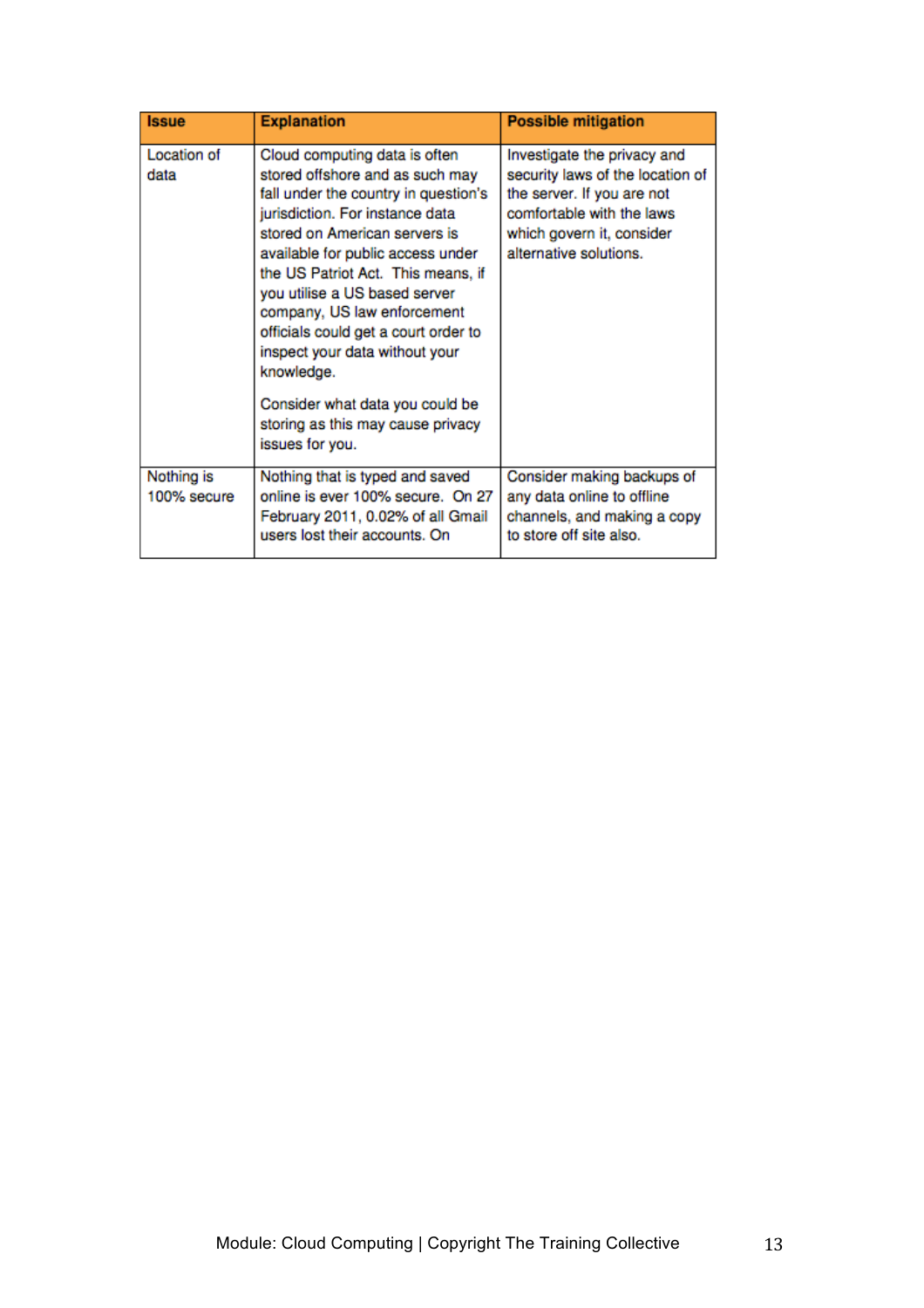| Issue                                 | <b>Explanation</b>                                                                                                                                                                                                                                                                                                    | <b>Possible mitigation</b>                                                                                                                                                                                                                                     |
|---------------------------------------|-----------------------------------------------------------------------------------------------------------------------------------------------------------------------------------------------------------------------------------------------------------------------------------------------------------------------|----------------------------------------------------------------------------------------------------------------------------------------------------------------------------------------------------------------------------------------------------------------|
|                                       | March 1, 2009, Google reported<br>that a bug in Google Docs had<br>allowed unintended access to<br>some private documents. Whilst<br>Google claims these issues were<br>rectified quickly, what could this<br>mean to your business if you were<br>using the system that went down?                                   | Consider syncing<br>technologies which may allow<br>you to have two sets of<br>simultaneous information<br>which is updated at regular<br>intervals i.e. a Google<br>Calendar and an Outlook<br>Calendar which you can set to<br>synch at a set time rotation. |
| <b>Business</b><br>continuity         | Because the cloud is dependent<br>on internet technologies, any<br>internet service loss will interrupt<br>cloud services.                                                                                                                                                                                            | Consider the purchase of a<br>USB internet stick which will<br>allow you to have internet<br>access should your usual<br>channel fail.                                                                                                                         |
|                                       |                                                                                                                                                                                                                                                                                                                       | Make arrangements to work<br>from other premises should<br>you experience internet issues<br>at yours.                                                                                                                                                         |
| <b>Data</b> location<br>and retrieval | The dynamic nature of the cloud<br>may result in confusion as to<br>where information actually resides<br>(or is transitioning through) at a<br>given point in time.<br>When information retrieval is<br>required, there may be delays<br>impacting companies that<br>frequently submit to audits and<br>inspections. | Ensure an appropriate filing<br>system is used to name and<br>store key files and key<br>personnel are trained in this.<br>Consider accessibility to the<br>proposed cloud computing<br>solution and the likelihood of<br>any delays.                          |
| Funding model                         | Due to the cloud's pay-per-use<br>model, some part of ICT capital<br>budgeting will need to be<br>translated into operating expenses<br>(OPEX), as opposed to capital<br>expenditure (CAPEX), which may<br>have different levels of<br>authorisations to commit expenses<br>and procure services.                     | Consult with your accountant<br>or other financial adviser as to<br>how any transition to cloud<br>computing solutions may<br>impact on your profitability<br>and cash flow.                                                                                   |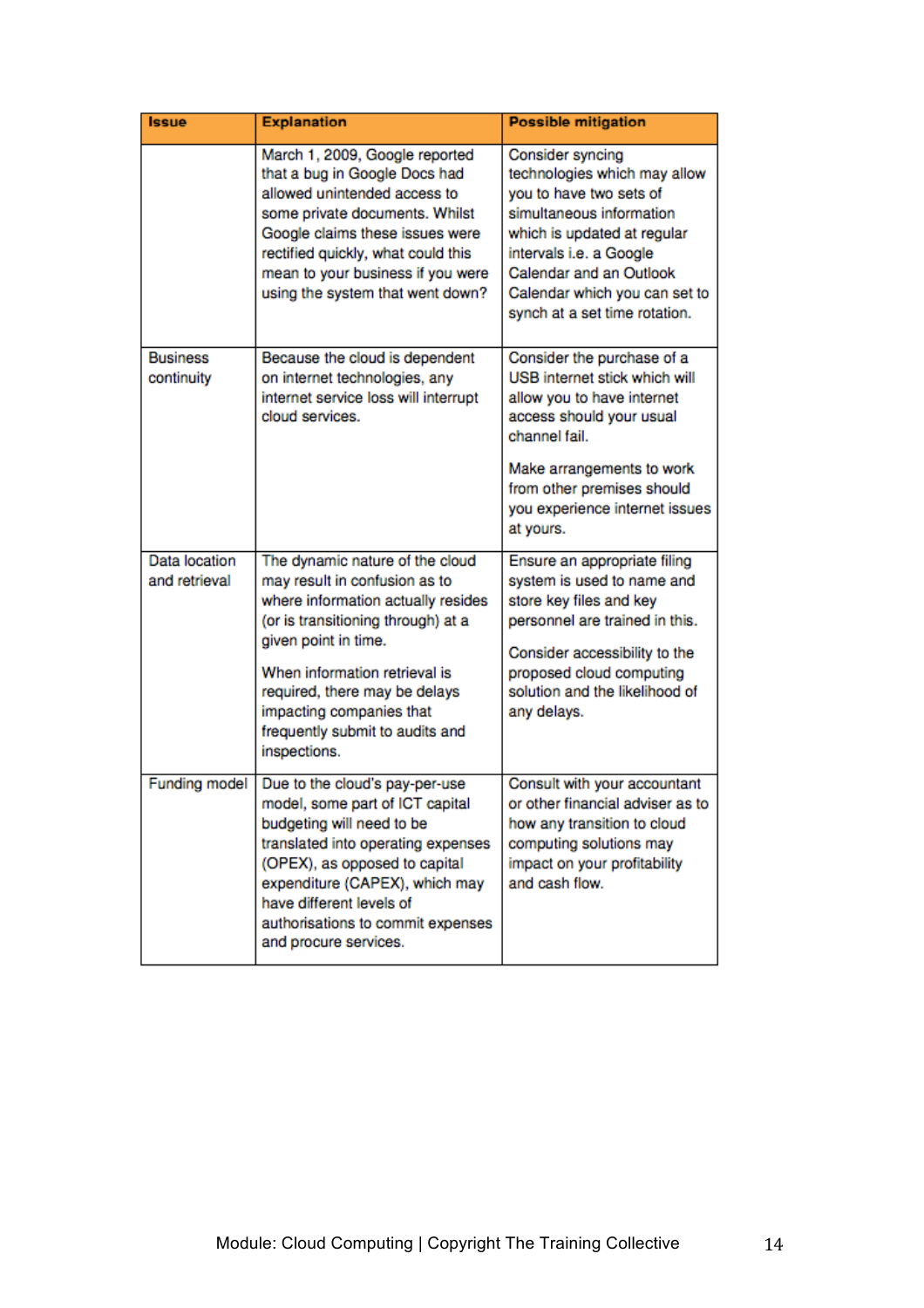| <b>Issue</b>                      | <b>Explanation</b>                                                                                                                                                                                                                                                                                                                                                                                                                       | <b>Possible mitigation</b>                                                                                                                                                                                                                                                                                                                                                                    |
|-----------------------------------|------------------------------------------------------------------------------------------------------------------------------------------------------------------------------------------------------------------------------------------------------------------------------------------------------------------------------------------------------------------------------------------------------------------------------------------|-----------------------------------------------------------------------------------------------------------------------------------------------------------------------------------------------------------------------------------------------------------------------------------------------------------------------------------------------------------------------------------------------|
| Legal &<br>regulatory             | You need to be aware of<br>Australian legislative and<br>regulatory requirements including<br>Archives Act, Privacy Act.                                                                                                                                                                                                                                                                                                                 | Actively research and review<br>cloud computer system<br>providers before deciding on<br>which company to go with.                                                                                                                                                                                                                                                                            |
|                                   | You also need to be aware of<br>legislative and regulatory<br>requirements in other geographic<br>regions if your cloud provider is not<br>based in Australia.                                                                                                                                                                                                                                                                           |                                                                                                                                                                                                                                                                                                                                                                                               |
|                                   | There is little legal precedent<br>regarding liability in the cloud and<br>because of this, service<br>agreements need to specify those<br>areas the cloud provider is<br>responsible for.                                                                                                                                                                                                                                               |                                                                                                                                                                                                                                                                                                                                                                                               |
| Performance<br>and<br>conformance | You need to ensure that<br>quaranteed service levels are<br>achieved. This includes<br>environments where multiple<br>service providers are employed<br>(e.g. combined agency and cloud<br>environments). Examples include:<br>Instances of slower<br>performance when delivered<br>via internet technologies<br>Applications may require<br>modification<br>Failure of service provider<br>to perform to agreed-upon<br>service levels. | Monitoring and reporting are<br>required to ensure the<br>performance is adequately<br>delivered for the service<br>period.<br>Ensure you have implemented<br>the fastest internet speed<br>possible at your location,<br>provided you can afford it and<br>it is available.<br>Review service<br>agreements/terms &<br>conditions and consult with<br>legal professionals where<br>required. |
| Privacy                           | There is a risk of comprise to<br>confidential information through<br>third party access to sensitive<br>information. This can pose a<br>significant threat to ensuring the<br>protection of intellectual property<br>(IP), and personal information.                                                                                                                                                                                    | Check proposed systems<br>privacy policies and ability to<br>customise privacy settings.<br>Ensure that service providers<br>meet the requirements of the<br>Privacy Act 1988.                                                                                                                                                                                                                |